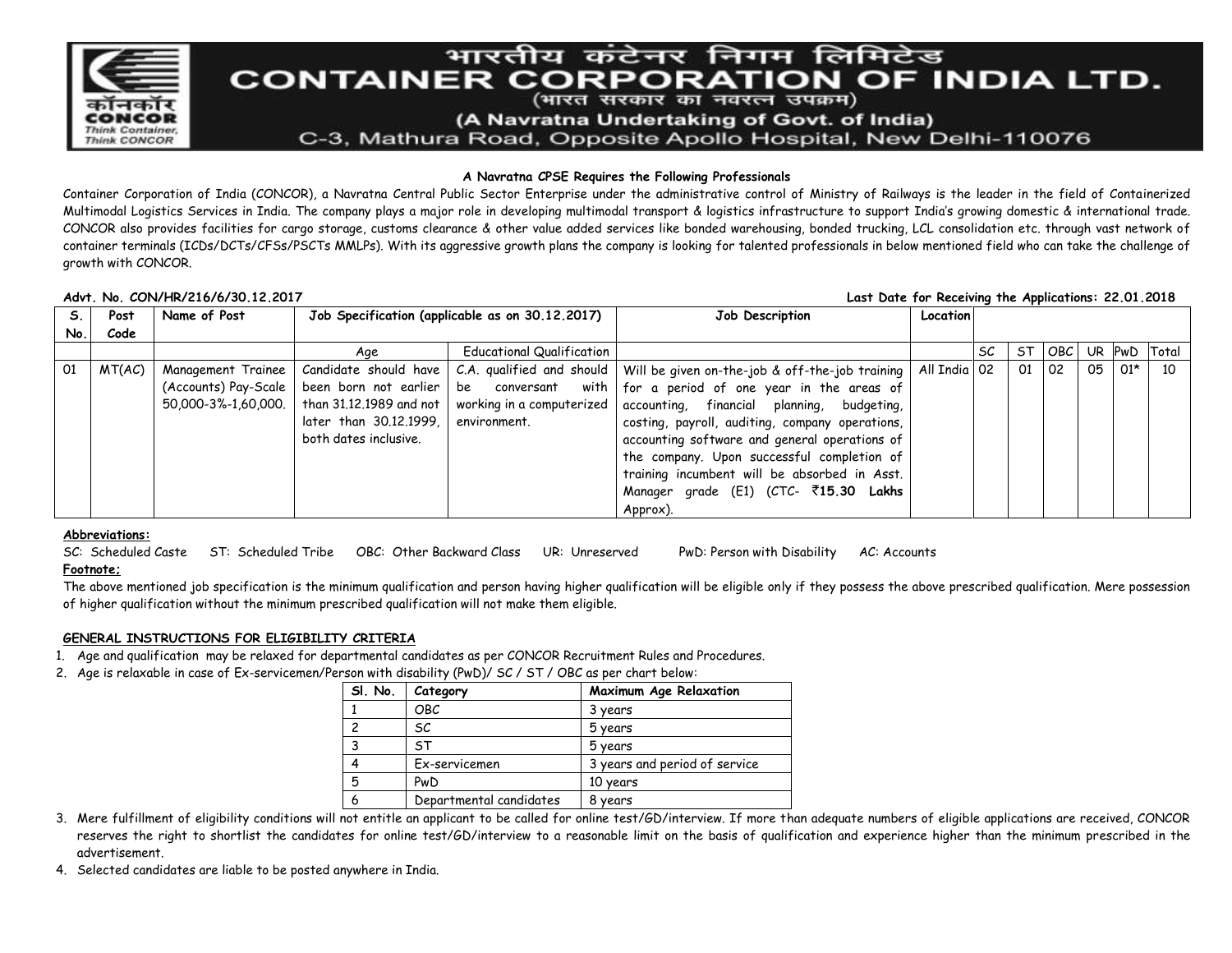- 5. The candidates who qualify for Group Discussion/Interview after online test, will be required to produce all certificate/testimonials in original and "No objection certificate", (for candidates from Govt, Semi Govt./PSUs/others) at the time of GD/Interview. The candidature of Candidates who fail to submit these documents and/or not found eligible at any stage for the post, may be rejected.
- 6. Caste Certificate /Person with disability (PwD) certificate in format prescribed by Govt. of India (if applicable) is to be produced at the time of GD/interview. Candidates applying for posts reserved for OBCs should submit non-creamy layer certificate.
- 7. In case of doubt regarding interpretation of advertised eligibility criteria and terms & conditions, the decision of CONCOR Management shall be final and binding.
- 8. The online test pattern will be as follows:

| SI. No. | Name of the Tests      | No. of Questions | <b>Maximum Marks</b> | Duration   |
|---------|------------------------|------------------|----------------------|------------|
|         | English Language       | 30               | 15                   | 90 Minutes |
|         | Reasoning              | 30               | 30                   |            |
|         | Professional Knowledge | 30               | 45                   |            |
|         | Quantitative Aptitude  | 30               | 30                   |            |
|         | Total                  | 120              | 120                  |            |

| Penalty for Wrong Answers             | Yes (0.25 Marks) |
|---------------------------------------|------------------|
| Number of Answer choices per question |                  |

Process for Arriving at Scores

- The Scores of Online Examination are obtained by adopting the following procedure:
- a. Number of questions answered correctly by a candidate in each objective test is considered for arriving at the Corrected Score after applying penalty for wrong answers.
- b. The Corrected Scores so obtained by a candidate are made equivalent to take care of the minor difference in difficulty level, if any, in each of the objective tests held in different sessions to arrive at the Equated Scores\*
	- \* Scores obtained by candidates on any test are equated to the base form by considering the distribution of scores of all the forms.
- c. Test wise scores and scores on total is reported with decimal point upto two digits.

Note: Cutoffs may be applied on scores in individual tests/ on Total Score as per discretion of CONCOR.

#### **IMPORTANT POINTS TO BE NOTED BEFORE REGISTRATION**

**1.**Before applying online, candidates should-

- i. Scan their photograph & signature ensuring that both the photograph & signature adhere to the required specifications.
- ii. Have a valid personal email ID and mobile no., which should be kept active till the completion of this Recruitment Process. In case a candidate does not have a valid personal e-mail ID, he/she should create his/her new e-mail ID and mobile no. before applying on-line and must maintain that email account and mobile number.
- iii. Candidates are required to deposit online application fee amounting to ₹1,000/- plus applicable bank charges (Candidates belonging to the category of SC, ST, PwD, and Ex-servicemen are exempted from submission of application fee), at the online payment gateway by using their credit card/debit card as per the instructions provided at the online application portal. Bank Transaction charges for Online Payment of application fees/intimation charges will have to be borne by the candidate. The application fees is non-refundable. Candidates can apply online only from 30.12.2017 to 22.01.2018 and no other mode of application will be accepted**.**
- **2.Download of call letter:** Candidates will have to visit the CONCOR website for downloading call letters for online test. Intimation for downloading call letter will also be sent through email/SMS. Once the candidate clicks the relevant link, he/she can access the window for call letter download. The candidate is required to use (i) Registration Number/Roll Number, (ii) Password/Date of Birth for downloading the call letter. Candidate needs to affix recent recognizable photograph on the call letter preferably the same as provided during registration and appear at the examination centre with (i) Call Letter (ii) Photo Identity Proof as stipulated in clause for identity verification and also specified in the call letter and photocopy of the same Photo Identity Proof as brought in original.
- **3.Identity verification:** In the examination hall as well as at the time of group discussion/interview, the call letter along with original and a photocopy of the candidate's currently valid photo identity (bearing exactly the same name as it appears on the call letter) such as PAN Card/ Passport/ Driving Licence/ Voter's Card/ Bank Passbook with photograph/ Photo identity proof issued by a Gazzetted Officer on official letterhead along with photograph /valid recent Identity Card issued by a recognized College/ University/ Aadhar card/e-adhaar card with a photograph/ Employee ID/ Bar Council Identity Card with photograph should be submitted to the invigilator for verification. The candidate's identity will be verified with respect to his/her details on the call letter, in the Attendance List and requisite documents submitted. If identity of the candidate is in doubt the candidate may not be allowed to appear for the Examination. Ration Card is not valid id proofs for this project.

Note: Candidates have to produce in original the photo identity proof and submit photocopy of the photo identity proof along with Examination call letter as well as the GD/Interview Call Letter while attending the examination/GD/interview respectively, without which they will not be allowed to take up the examination/GD/ interview. Candidates must note that the name as appearing on the call letter (provided during the process of registration) should exactly match the name as appearing on the photo identity proof. Female candidates who have changed first/last/middle name post marriage must take special note of this. If there is any mismatch between the name indicated in the Call Letter and Photo Identity Proof the candidate will not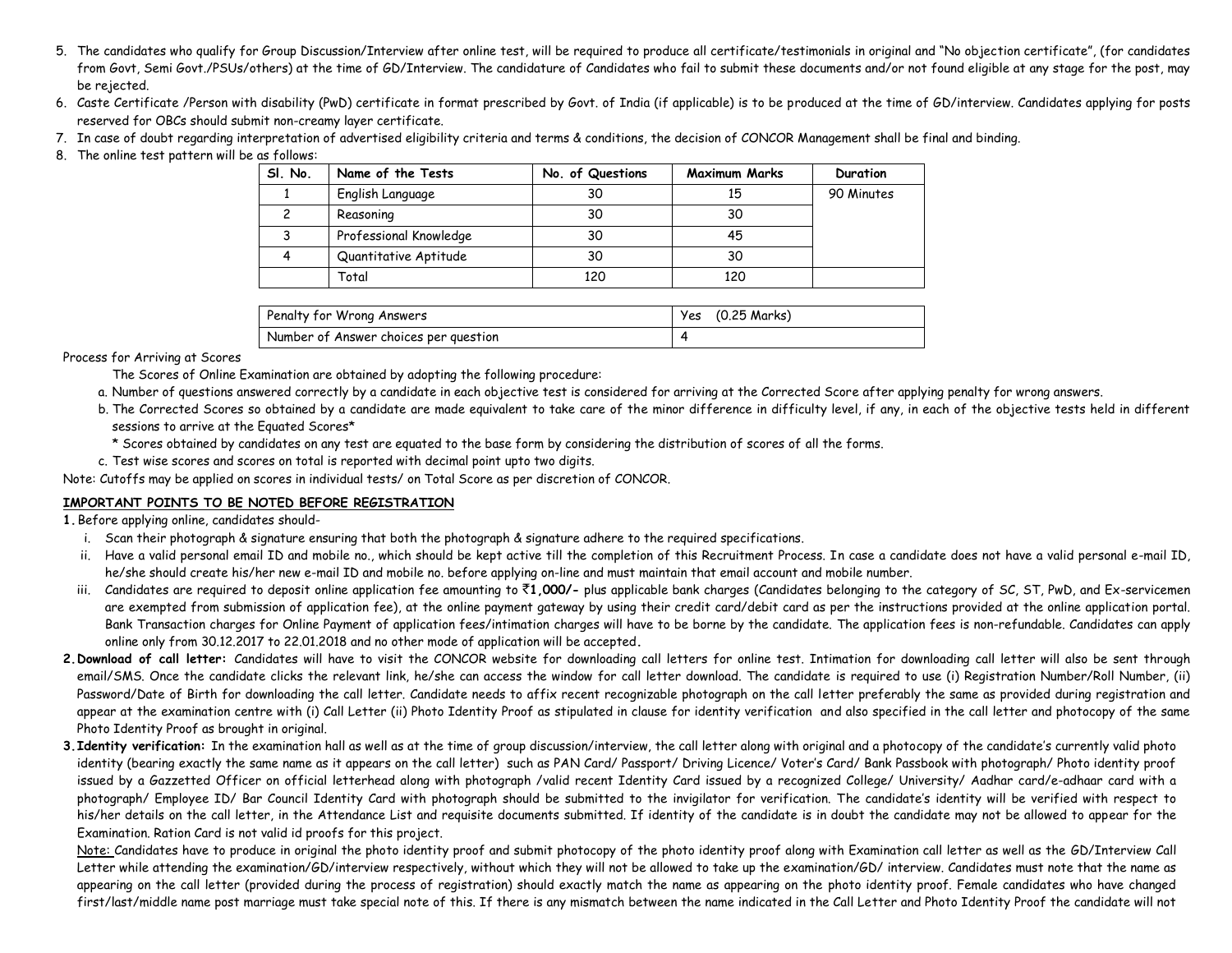be allowed to appear for the examination. In case of candidates who have changed their name, will be allowed only if they produce original Gazette notification / their original marriage certificate / affidavit in original.

### **4.Centre/venue for the examination :**

- i. The examination will be conducted online at:
	- a. Delhi-NCR,
	- b. Mumbai/Navi Mumbai/Greater Mumbai/Thane,
	- c. Hyderabad,
	- d. Chennai,
	- e. Kolkata/Greater Kolkata and
	- f. Ahmedabad/Gandhinagar.
- ii. The examination will be conducted online in venues given in the respective call letters.
- iii. No request for change of centre/venue/date/session for Examination shall be entertained.
- iv. CONCOR, reserves the right to cancel any of the Examination Centres and/ or add some other Centres, at its discretion, depending upon the response, administrative feasibility, etc.
- v. CONCOR also reserves the right to allot the candidate to any centre other than the one he/she has opted for.
- vi. Candidate will appear for the examination at an Examination Centre at his/her own risks and expenses and CONCOR will not be responsible for any injury or losses etc. of any nature.
- vii. Choice of centre once exercised by the candidate will be final.
- viii. If sufficient number of candidates does not opt for a particular centre for "Online" examination, CONCOR reserves the right to allot any other adjunct centre to those candidates OR if the number of candidates is more than the capacity available for online exam for a centre, CONCOR reserves the right to allot any other centre to the candidate.
- **5.Guidelines for persons with disabilities using a scribe:** The visually impaired candidates and candidates whose writing speed is adversely affected permanently for any reason can use their own scribe at their cost during the online examination. In all such cases where a scribe is used, the following rules will apply:
	- i. The candidate will have to arrange his/her own scribe at his/her own cost.
	- ii. The scribe arranged by the candidate should not be a candidate for the same examination .If violation of the above is detected at any stage of the process, candidature of both the candidate and the scribe will be cancelled. Candidates eligible for and who wish to use the services of a scribe in the examination should invariably carefully indicate the same in the online application form. Any subsequent request may not be favorably entertained.
	- iii. A person acting as a scribe for one candidate cannot be a scribe for another candidate.
	- iv. The scribe should be from an academic stream different from that prescribed for the post.
	- v. Both the candidate as well as scribe will have to give a suitable undertaking confirming that the scribe fulfils all the stipulated eligibility criteria for a scribe mentioned above. Further in case it later transpires that he/she did not fulfill any laid down eligibility criteria or suppressed material facts the candidature of the applicant will stand cancelled, irrespective of the result of the online examination.
	- vi. Those candidates who use a scribe shall be eligible for compensatory time of 20 minutes for every hour of the examination or as otherwise advised.
- vii. Only candidates registered for compensatory time will be allowed such concessions since compensatory time given to candidates shall be system based, it shall not be possible for the test conducting agency to allow such time if he / she is not registered for the same. Candidates not registered for compensatory time shall not be allowed such concessions.
- **6.Guidelines for Candidates with locomotor disability and cerebral palsy:** A compensatory time of twenty minutes per hour or otherwise advised shall be permitted for the candidates with locomotor disability and cerebral palsy where dominant (writing) extremity is affected to the extent of slowing the performance of function (minimum of 40%impairment).

# **7.Guidelines for Visually Impaired candidates**

- i. Visually Impaired candidates (who suffer from not less than 40% of disability) may opt to view the contents of the test in magnified font and all such candidates will be eligible for compensatory time of 20 minutes for every hour or otherwise advised of examination.
- ii. The facility of viewing the contents of the test in magnifying font will not be available to Visually Impaired candidates who use the services of a Scribe for the examination.
- These guidelines are subject to change in terms of GOI guidelines/ clarifications, if any, from time to time.

# **8.Other important guidelines:**

- i. The possibility of occurrence of some problem in the administration of the examination cannot be ruled out completely which may impact test delivery and/or result from being generated. In that event, every effort will be made to rectify such problem, which may include movement of candidates, delay in test. Conduct of a re-exam is at the absolute discretion of test conducting body. Candidates will not have any claim for a re-test. Candidates not willing to move or not willing to participate in the delayed process of test delivery shall be summarily rejected from the process.
- ii. Decision of CONCOR in all matters relating to recruitment will be final & binding on the candidate. No correspondence/personal enquiries shall be entertained by the CONCOR in this behalf.
- iii. If the examination is held in more than one session, the scores across various sessions will be equated to adjust for slight differences in difficulty level of different test batteries used across sessions. More than one session are required if the nodes capacity is less or some technical disruption takes place at any center or for any candidate.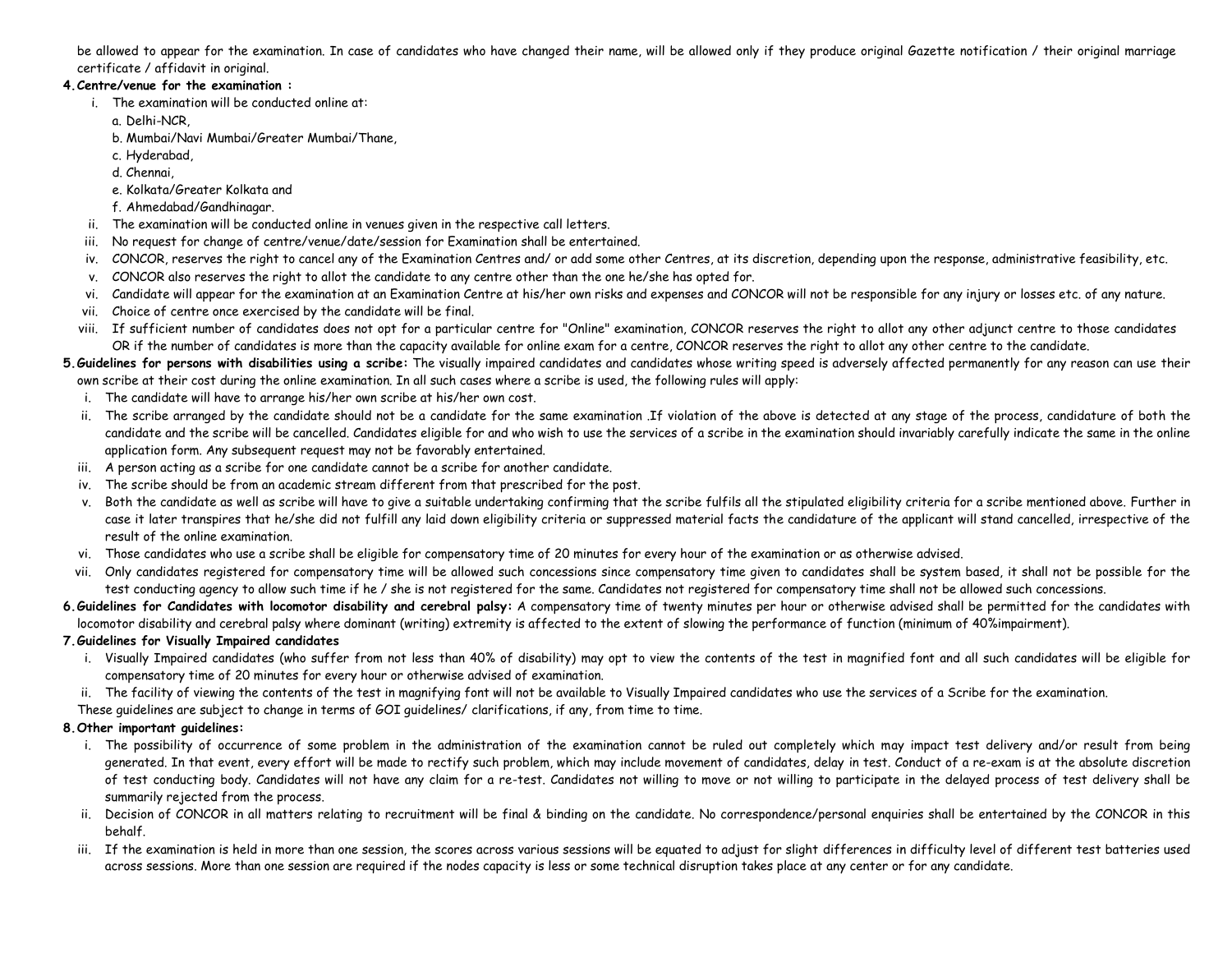- iv. CONCOR would be analyzing the responses (answers) of individual candidates with those of other candidates to detect patterns of similarity of right and wrong answers. If in the analytical procedure adopted by CONCOR in this regard, it is inferred/ concluded that the responses have been shared and scores obtained are not genuine/ valid, CONCOR reserves right to cancel the candidature of the concerned candidates and the result of such candidates (disqualified) will be withheld.
- v. Instances for providing incorrect information and/or process violation by a candidate detected at any stage of the selection process will lead of disqualification of the candidate from the selection process and he/she will not be allowed to appear in any CONCOR recruitment process in the future. If such instances go undetected during the current selection process but are detected subsequently, such disqualification will take place with retrospective affect.

#### **9.How to apply**

### **i. Application Procedure**

- a. To register application, choose the tab "Click here for New Registration" and enter Name, Contact details and Email-id. A Provisional Registration Number and Password will be generated by the system and displayed on the screen. Candidate should note down the Provisional Registration Number and Password. An Email & SMS indicating the Provisional Registration number and Password will also be sent.
- b. In case the candidate is unable to complete the application form in one go, he / she can save the data already entered by choosing "SAVE AND NEXT" tab. Prior to submission of the online application candidates are advised to use the "SAVE AND NEXT" facility to verify the details in the online application form and modify the same if required. Visually Impaired candidates should fill the application form carefully and verify/ get the details verified to ensure that the same are correct prior to final submission.
- c. Candidates are advised to carefully fill and verify the details filled in the online application themselves as no change will be possible/ entertained after clicking the FINAL SUBMIT BUTTON.
- d. The Name of the candidate or his /her Father/ Husband etc. should be spelt correctly in the application as it appears in the Certificates/ Mark sheets/Identity proof. Any change/alteration found may disqualify the candidature.
- e. Validate your details and Save your application by clicking the 'Validate your details' and 'Save & Next' button.
- f. Candidates can proceed to upload Photo & Signature as per the specifications given in the Guidelines for Scanning and Upload of Photograph and Signature detailed under point "C".
- g. Candidates can proceed to fill other details of the Application Form.
- h. Click on the Preview Tab to preview and verify the entire application form before FINAL SUBMIT.
- i. Modify details, if required, and click on 'FINAL SUBMIT' ONLY after verifying and ensuring that the photograph, signature uploaded and other details filled by you are correct.
- j. Click on 'Payment' Tab and proceed for payment.
- k. Click on 'Submit' button.

# **ii. Payment of Fees: Online Mode**

- a. The application form is integrated with the payment gateway and the payment process can be completed by following the instructions.
- b. The payment can be made by using Debit Cards/ Credit Cards.
- c. After submitting your payment information in the online application form, PLEASE WAIT FOR THE INTIMATION FROM THE SERVER. DO NOT PRESS BACK OR REFRESH BUTTON IN ORDER TO AVOID DOUBLE CHARGE
- d. On successful completion of the transaction, an e-Receipt will be generated.
- e. Non-generation of 'E-Receipt' indicates PAYMENT FAILURE. On failure of payment, Candidates are advised to login again using their Provisional Registration Number and Password and repeat the process of payment.
- f. Candidates are required to take a printout of the e-Receipt and online Application Form containing fee details. Please note that if the same cannot be generated, online transaction may not have been successful.
- g. For Credit Card users: All charges are listed in Indian Rupee. If you use a non-Indian credit card, your bank will convert to your local currency based on prevailing exchange rates.
- h. To ensure the security of your data, please close the browser window once your transaction is completed.
- i. There is facility to print application form containing fee details after payment of fees.

# **iii. Guidelines for scanning and Upload of Photograph (4.5cm × 3.5cm) & Signature**

Before applying online a candidate will be required to have a scanned (digital) image of his/her photograph and signature as per the specifications given below.

# a. Photograph Image:

- **-** Photograph must be a recent passport style colour picture.
- **-** Make sure that the picture is in colour, taken against a light-coloured, preferably white, background.
- **-** Look straight at the camera with a relaxed face
- **-** If the picture is taken on a sunny day, have the sun behind you, or place yourself in the shade, so that you are not squinting and there are no harsh shadows
- **-** If you have to use flash, ensure there's no "red-eye"
- **-** If you wear glasses make sure that there are no reflections and your eyes can be clearly seen.
- **-** Caps, hats and dark glasses are not acceptable. Religious headwear is allowed but it must not cover your face.
- **-** Dimensions 200 x 230 pixels (preferred)
- **-** Size of file should be between 20kb–50 kb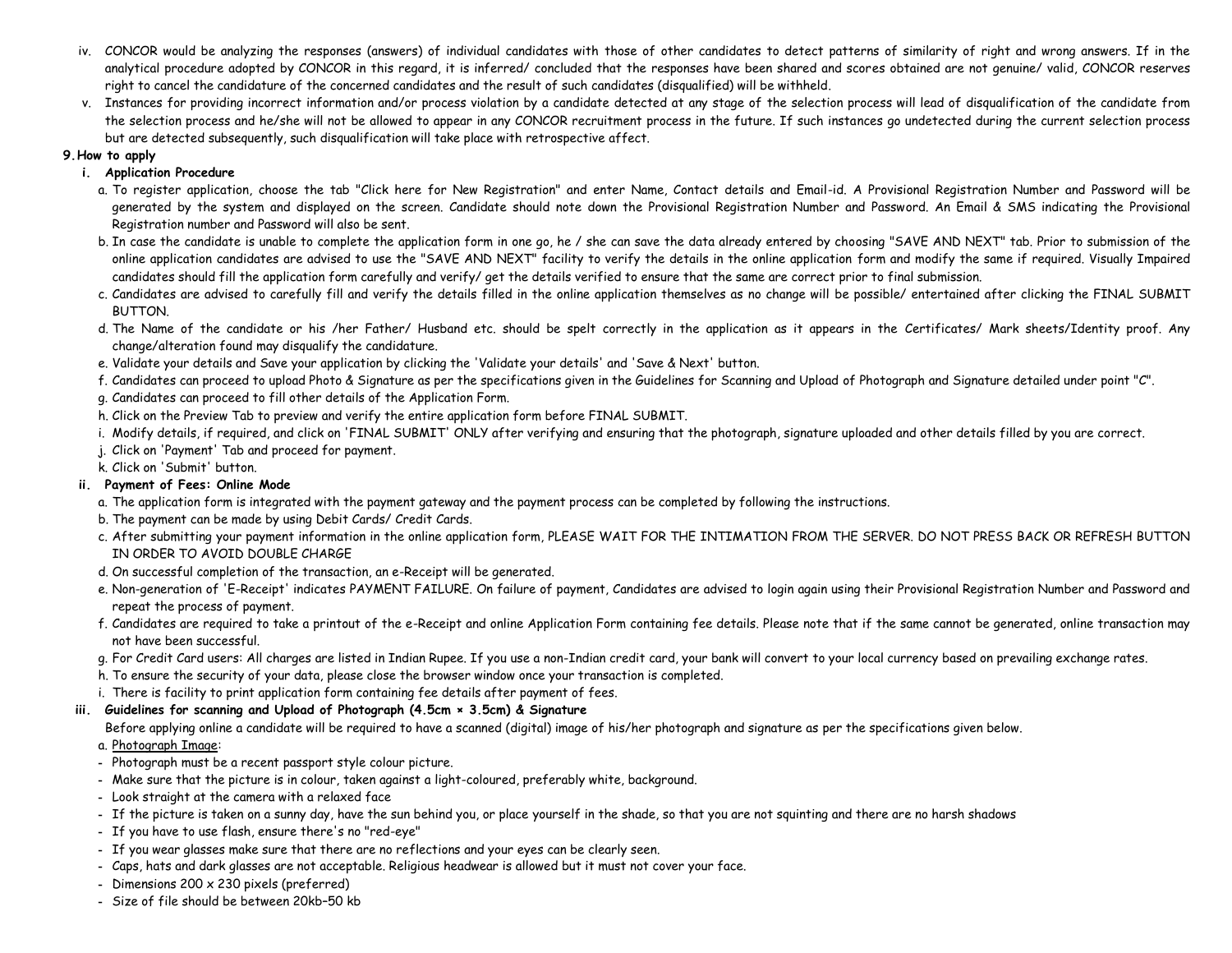- **-** Ensure that the size of the scanned image is not more than 50kb. If the size of the file is more than 50 kb, then adjust the settings of the scanner such as the DPI resolution, no. of colours etc., during the process of scanning.
- b. Signature Image:
- **-** The applicant has to sign on white paper with Black Ink pen.
- **-** The signature must be signed only by the applicant and not by any other person.
- **-** The signature will be used to put on the Call Letter and wherever necessary.
- **-** If the Applicant's signature on the answer script, at the time of the examination, does not match the signature on the Call Letter, the applicant will be disqualified.
- **-** Dimensions 140 x 60 pixels (preferred)
- **-** Size of file should be between 10kb 20kb
- **-** Ensure that the size of the scanned image is not more than 20kb
- **-** Signature in CAPITAL LETTERS shall NOT be accepted.
- c. Scanning the photograph & signature:
- **-** Set the scanner resolution to a minimum of 200 dpi (dots per inch)
- **-** Set Color to True Color
- **-** File Size as specified above
- **-** Crop the image in the scanner to the edge of the photograph/signature, then use the upload editor to crop the image to the final size (as specified above).
- **-** The image file should be JPG or JPEG format. An example file name is : image01.jpg or image01.jpeg Image dimensions can be checked by listing the folder files or moving the mouse over the file image icon.
- **-** Candidates using MS Windows/MSOffice can easily obtain photo and signature in .jpeg format not exceeding 50kb & 20kb respectively by using MS Paint or MSOffice Picture Manager. Scanned photograph and signature in any format can be saved in .jpg format by using 'Save As' option in the File menu and size can be reduced below 50 kb (photograph) & 20 kb(signature) by using crop and then resize option in the 'Image' menu. Similar options are available in other photo editor also.
- **-** If the file size and format are not as prescribed, an error message will be displayed.
- **-** While filling in the Online Application Form the candidate will be provided with a link to upload his/her photograph and signature.
- d. Procedure for Uploading the Photograph and Signature
- **-** There will be two separate links for uploading Photograph and Signature
- **-** Click on the respective link "Upload Photograph / Signature"
- **-** Browse and Select the location where the Scanned Photograph / Signature file has been saved.
- **-** Select the file by clicking on it
- **-** Click the 'Open/Upload' button
- Your Online Application will not be registered unless you upload your photograph and signature as specified.
- Note: (1) In case the face in the photograph or signature is unclear the candidate's application may be rejected. After uploading the photograph/ signature in the online application form candidates should check that the images are clear and have been uploaded correctly. In case the photograph or signature is not prominently visible, the candidate may edit his/ her application and re-upload his/ her photograph or signature, prior to submitting the form.
	- (2) After registering online candidates are advised to take a printout of their system generated online application forms.

# **10.Biometric data – Capturing and verification**

It has been decided to capture the biometric data (left thumb impression or otherwise) and the photograph of the candidates on the day of the Written Examination. The Biometric data and photograph will be verified on two occasions- On the date of the GD/interview of qualifying candidates and at the time of joining the Company. Decision of the Biometric data verification authority with regard to its status(matched/unmatched) shall be final and binding upon the candidates. Candidates are requested to take care of the following points in order to ensure a smooth process

- **-** If fingers are coated(stamped ink / mehndi / coloured. etc.), ensure to thoroughly wash them so that coating is completely removed before examination/interview/joining day.
- **-** If fingers are dirty or dusty, ensure to wash them and dry them before the finger print(biometric) is captured).
- **-** Ensure fingers of both hands are dry. If fingers are moist, wipe each finger to dry them.
- **-** If the primary finger (left thumb) to be captured is injured/damaged, immediately notify the concerned authority in the test Centre. In such cases impression of other fingers, toes etc. may be captured.
- **11.Action against candidates found guilty of misconduct/ use of unfair means:** Candidates are advised in their own interest that they should not furnish any particulars that are false, tampered with or fabricated and should not suppress any material information while submitting online application. At the time of examination, interview or in a subsequent selection procedure, if a candidate is (or has been) found guilty of –
	- i. using unfair means or
	- ii. impersonating or procuring impersonation by any person or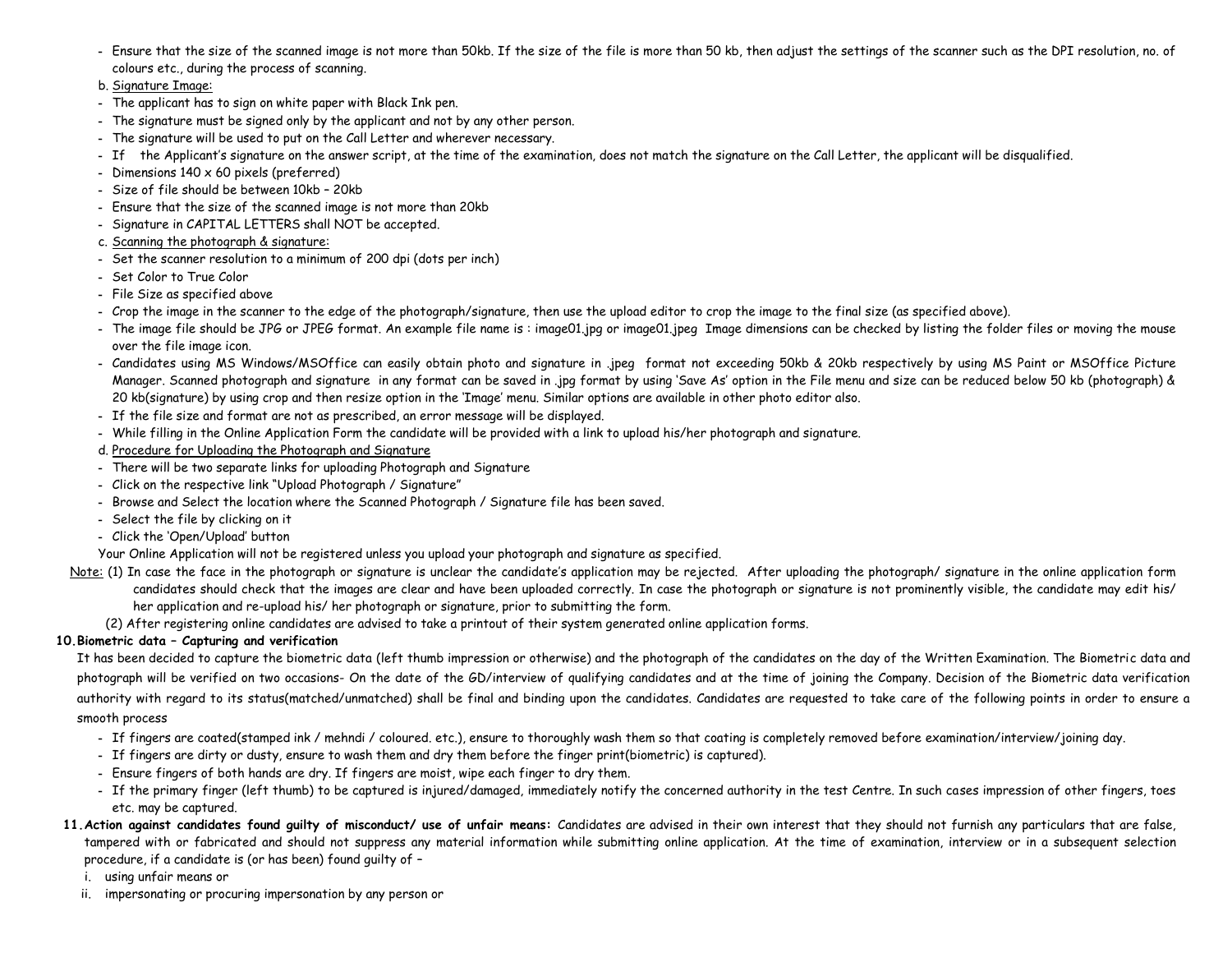- iii. misbehaving in the examination/GD/ interview hall or disclosing, publishing, reproducing, transmitting, storing or facilitating transmission and storage of contents of the test(s) or any information therein in whole or part thereof in any form or by any means, verbal or written, electronically or mechanically for any purpose or
- iv. resorting to any irregular or improper means in connection with his/ her candidature or
- v. obtaining support for his/ her candidature by unfair means, or
- vi. carrying mobile phones or similar electronic devices of communication in the examination/interview hall, such a candidate may, in addition to rendering himself/ herself liable to criminal prosecution, be liable :
	- a. to be disqualified from the examination for which he/ she is a candidate
	- b. to be debarred either permanently or for a specified period from any examination conducted by corporation.
	- c. for termination of service, if he/ she has already joined the Corporation.

Please note that all the particulars mentioned in the online application including Name of the Candidate, Category, Date of Birth, Post Applied for, Address, Mobile Number, Email ID, **Centre of Examination, Local Language etc. will be considered as final and no change/modifications will be allowed after submission of the online application form. Candidates are hence requested to fill in the online application form with the utmost care as no correspondence regarding change of details will be entertained. CONCOR will not be responsible for any consequences arising out of furnishing of incorrect and incomplete details in the application or omission to provide the required details in the application form.** 

An email/ SMS intimation with the Registration Number and Password generated on successful registration of the application will be sent to the candidate's email ID/ Mobile Number specified in the online application form as a system generated acknowledgement. I**f candidates do not receive the email and SMS intimations at the email ID/ Mobile number specified by them, they may consider that their online application has not been successfully registered. An online application which is incomplete in any respect such as without photograph and signature uploaded in the online application form/ unsuccessful fee /intimation charges payment will not be considered as valid.** 

**Candidates are advised in their own interest to apply on-line much before the closing date and not to wait till the last date for depositing the fee / intimation charges to avoid the possibility of disconnection/ inability/ failure to log on to the CONCOR website on account of heavy load on internet/website jam. CONCOR does not assume any responsibility for the candidates not being able to submit their applications within the last date on account of the aforesaid reasons or for any other reason beyond the control of the CONCOR.** 

**Please note that the above procedure is the only valid procedure for applying. No other mode of application or incomplete steps would be accepted and such applications would be rejected.** 

**Any information submitted by an applicant in his/ her application shall be binding on the candidate personally and he/she shall be liable for prosecution/ civil consequences in case the information/ details furnished by him/ her is found to be false at a later stage.**

#### **GENERAL TERMS AND CONDITIONS**

- 1. Before applying, candidates must ensure that they are eligible to apply for the post(s) and ready to comply with the requirements and terms and conditions mentioned in this advertisement.
- 2. Candidates are required to submit their application only through on line mode at the application portal on the CONCOR website www.concorindia.co.in at the "HR & career Section -Recruitment Notice Sub-Section as per the instruction provided therein. Last date for applying online is 22.01.2018. Please read the instructions provided at the application portal carefully before proceeding for online application.
- 3. Payment of application fee by any other mode is not acceptable and such applications are liable to be rejected. Application Fees is non-refundable. Candidates belonging to the category of SC, ST, PwD, and Ex-servicemen are exempted from submission of application fee, and they can apply and register their application without payment of application fee.
- 4. Candidates selected for Management Trainee position are required to execute a service bond of the specified amount to serve the corporation for a minimum period of three years (excluding the training period). Presently the amount of bond is ₹2 Lakhs plus 12% interest p.a. On successful completion of the training period, they will be absorbed as Assistant Manager Grade. (E1)
- 5. For the post of Management Trainee, candidates appeared/appearing in the final year/semester of qualifying examination may be provisionally allowed to apply for the post, subject to fulfillment of prescribed eligibility criteria and submission of final mark-sheet/degree at the time of GD/interview.
- 6. Selected candidates are liable to be posted at any office/terminal/unit of the company at any location at the sole discretion of the CONCOR. They are also liable to be transferred anywhere after initial appointment at any location of the company.
- 7. Selection procedure may consist of Online Test/Group Discussion/Interview. No correspondence will be entertained for non-calling of candidate for online test/GD/interview or for non-selection.
- **8. CONCOR, however, reserves the right to cancel any of the Examination Centres and/ or add some other Centres and allot the Examination Centre, at its discretion, depending upon the response, administrative feasibility, etc. The information for conducting of Group discussion and Interview will be uploaded on the website. Further the admit cards for Online test, Group discussion and Interview will be uploaded on the website only. Candidates may download their admit cards from the website.**